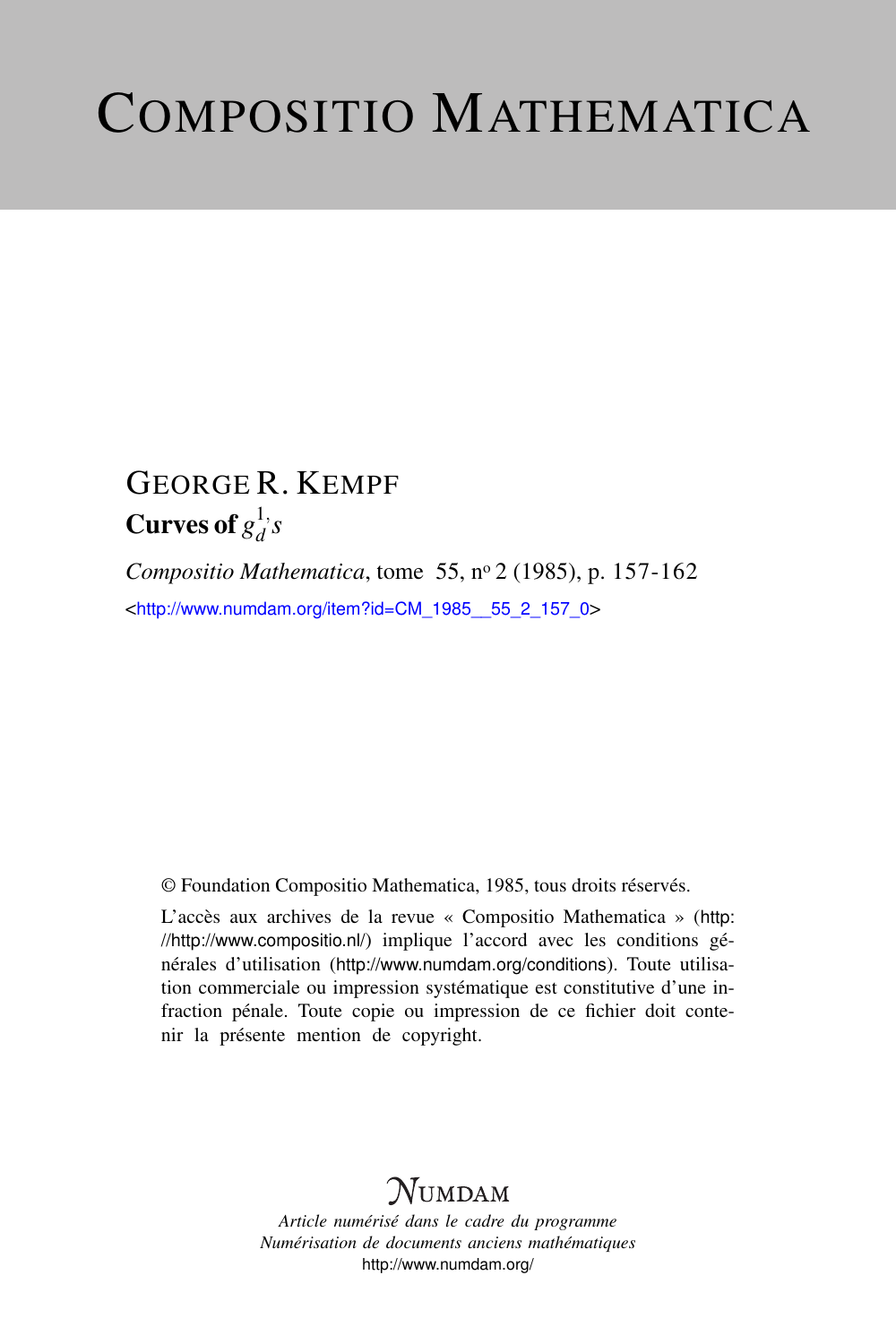#### CURVES OF  $g^{1}_{d}$ 's

#### George R. Kempf

Let C be a smooth complete (irreducible) curve of odd genus  $2n + 1$ . We will assume that  $C$  is general enough in the sense of moduli to have the following properties. By the Brill-Noether property [1] we may assume that there is a complete curve  $X \subseteq P_{n+2}$  consisting of all linear systems of degree  $n + 2$  and dimension 1. Furthermore by this property we may assume that none of these linear systems has any base points. By the Petri property [3], we may assume that the curve  $X$  is smooth. By the connectedness theorem [2] of Fulton-Lazarfeld  $X$  is also connected. We intended to compute the genus of the irreducible curve  $X$  in the Picard variety  $P_{n+2}$ .

Consider the locus S in the symmetric product  $C^{(n+2)}$  of the effective divisors in the linear systems of  $X$ . Then  $S$  is a smooth surface which is a locally trivial  $\mathbb{P}^1$ -bundle over X. Let c be a fixed point of C. Consider the set  $Y = S \cap C^{(n+1)} + c$ . Then Y is a divisor on S which intersects any fiber over  $X$  in one point. Hence  $Y$  projects isomorphically onto  $X$ . We will compute the genus of Y as its equations as a subvariety of  $C^{(n+1)}$  are more tractable than those of X in  $P_{n+2}$ .

Let E be any effective divisor on C of degree  $n + 1$ . Then by the above properties we have

$$
\dim \Gamma(C, \mathcal{O}_C(E)) = 1. \tag{1.1}
$$

From the short exact sequence  $0 \to \mathcal{O}_C(E) \to \mathcal{O}_C(E + c) \to \mathcal{O}_C(E + c)|_c \to$ 0 we have the long exact sequence

$$
0 \to \Gamma(C, \mathcal{O}_C(E)) \to \Gamma(C, \mathcal{O}_C(E+c)) \to \Gamma(C, \mathcal{O}_C(E+c))
$$
  

$$
\xrightarrow{\delta_E} H^1(C, \mathcal{O}_C(E)). \tag{1.2}
$$

Thus as  $\Gamma(C, \mathcal{O}_C(E + c)|_c)$  is one dimensional

E is in  $Y \Leftrightarrow \text{dim }\Gamma(C, \mathcal{O}_C(E+c)) = 2 \Leftrightarrow \delta_E = 0.$  $(1.3)$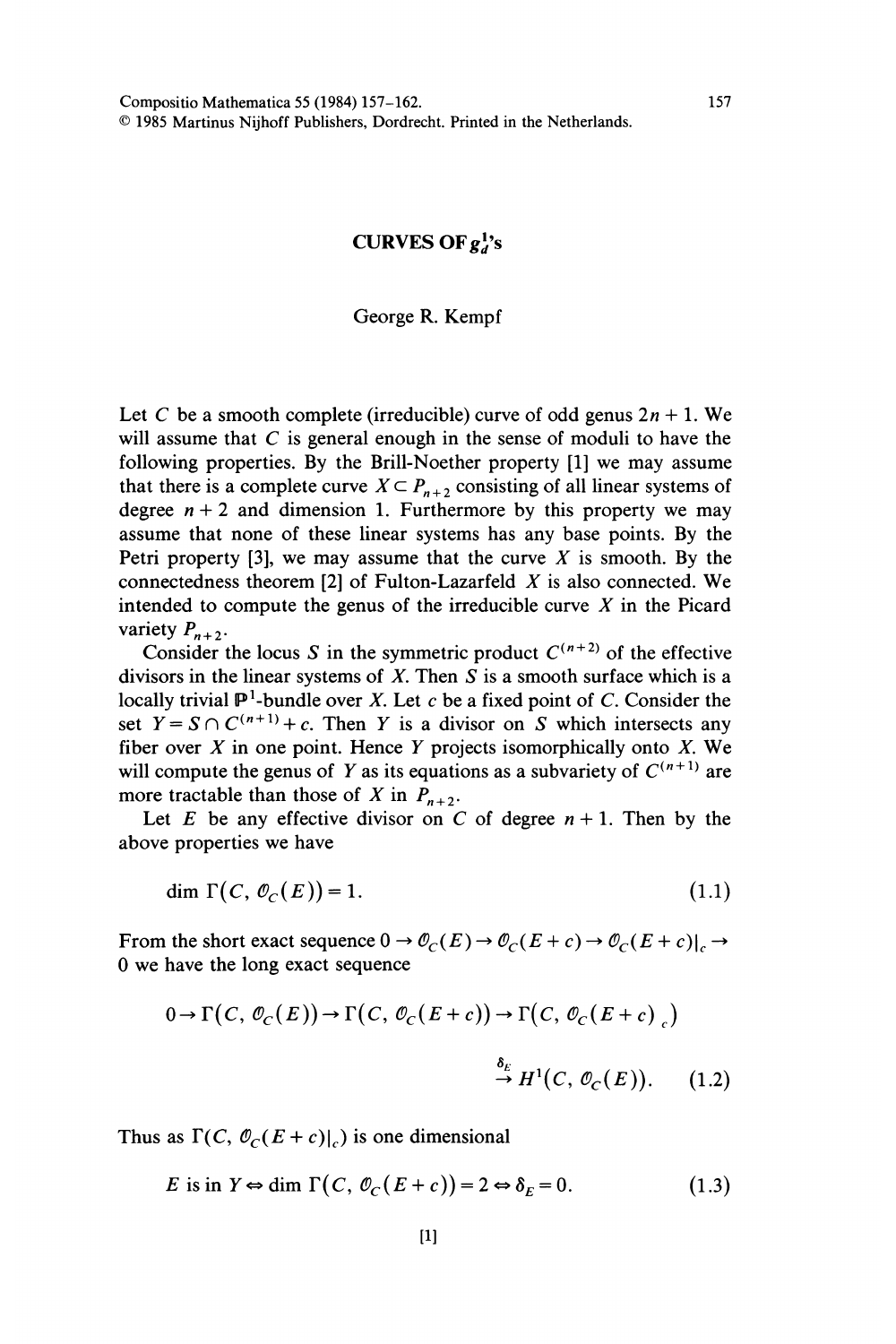Next we will work out the variational for this calculation to get a global version of the last equation for Y.

Let  $D \subset C \times C^{(n+1)}$  be the universal effective divisor of degree  $n + 1$ . By 1.1, we have the natural isomorphism

$$
\mathcal{O}_{C^{(n+1)}} \xrightarrow{\tilde{\sim}} \pi_{C^{(n+1)}\ast} \mathcal{O}_{C \times C^{(n+1)}}(D). \tag{2.1}
$$

Furthermore as dim  $H^1(C, \mathcal{O}_C(E)) = 1 - (n + 1) + (2n + 1) - 1 = n$  for any choice of E in  $C^{(n+1)}$ , the sheaf

$$
\mathcal{F} \equiv R^1 \pi_{C^{(n+1)} *} \mathcal{O}_{C \times C^{(n+1)}}(D) \text{ is locally free of rank } n
$$
  
and 
$$
\mathcal{F}_{\mathbb{E}} \stackrel{\simeq}{\to} H^1(C, \mathcal{O}_C(E) \text{ for all } E. \tag{2.2}
$$

Let K be the divisor  $D + c \times C^{(n+1)}$ . The short exact sequence

$$
0 \to \mathcal{O}_{C \times C^{(n+1)}}(D) \to \mathcal{O}_{C \times C^{(n+1)}}(K) \to \mathcal{O}_{C \times C^{(n+1)}}(K)|_{X \times C^{(n+1)}} \to 0
$$

gives the long exact sequence

$$
0 \to \mathcal{O}_{C^{(n+1)}} \to \pi_{C^{(n+1)}\ast} \mathcal{O}_{C \times C^{(n+1)}}(K) \to \mathcal{L}^{\delta} \mathcal{F}
$$
(2.3)

where  $\mathscr L$  is the invertible sheaf  $\pi_{C^{(n+1)}\ast}\mathscr O_{C\times C^{(n+1)}}(K)|_{c\times C^{(n+1)}}$  and  $\delta_E$  is isomorphic to  $\delta$  evaluated at E. The equations for Y as a closed subscheme of  $C^{(n+1)}$  is that Y is the scheme of seroes of  $\delta$ .

By definition the scheme of zeroes of  $\delta$  is the closed subscheme of  $C^{(n+1)}$  whose ideal is the image of the homomorphism  $\delta'$ :  $\mathscr{L} \otimes \mathscr{F} \rightarrow \mathscr{O}_{C^{(n+1)}}$ which is associated to  $\delta$ . Now Y is a smooth curve of codimension n in  $C^{(n+1)}$ . Thus we may compute the class [Y] of Y in the Chow ring of  $C^{(n+1)}$  by the rule

$$
[Y] = c_n(\mathcal{F} \otimes \mathcal{L}^{\otimes -1})
$$
\n(3.1)

where  $c_i(\mathcal{W})$  denotes the *i*-th Chern class of a coherent sheaf  $\mathcal{W}$  [4]. Also we have an exact sequence,  $0 \to \mathscr{L} \mathscr{B} \mathscr{F}^{\lambda}|_Y \to \Omega_{C^{(n+1)}}|_Y \to \Omega_Y \to 0.$ Consequently we have an isomorphism  $\Omega_Y = \Lambda^{n+1} \Omega_{C^{(n+1)}} \otimes \Lambda^n (\mathcal{F} \otimes$  $\mathscr{L}^{\otimes -1})|_Y$ . Thus if  $K_Y$  is the canonical class  $c_1(\Omega_Y)$  of Y and we regrad it as a cycle class on  $C^{(n+1)}$ , we have the relation

$$
K_Y = [Y] \cdot [c_1(\Omega_{C^{(n+1)}}) + c_1(\mathscr{F} \otimes \mathscr{L}^{\otimes -1})]. \tag{3.2}
$$

By routine methods one may verify the following two expressions for the Chern classes of  $\mathcal{F}\otimes \mathcal{L}^{\otimes -1}$ , which appear in the above formulas:

$$
c_1(\mathcal{F}\otimes\mathcal{L}^{\otimes -1}) = c_1(\mathcal{F}) - n \cdot c_1(\mathcal{L}) \text{ and } (3.3)
$$

$$
c_n(\mathcal{F}\otimes\mathcal{L}^{\otimes -1}) = \sum_{i=0}^n (-1)^i c_{n-i}(\mathcal{F}) c_1(\mathcal{L})'.
$$
 (3.4)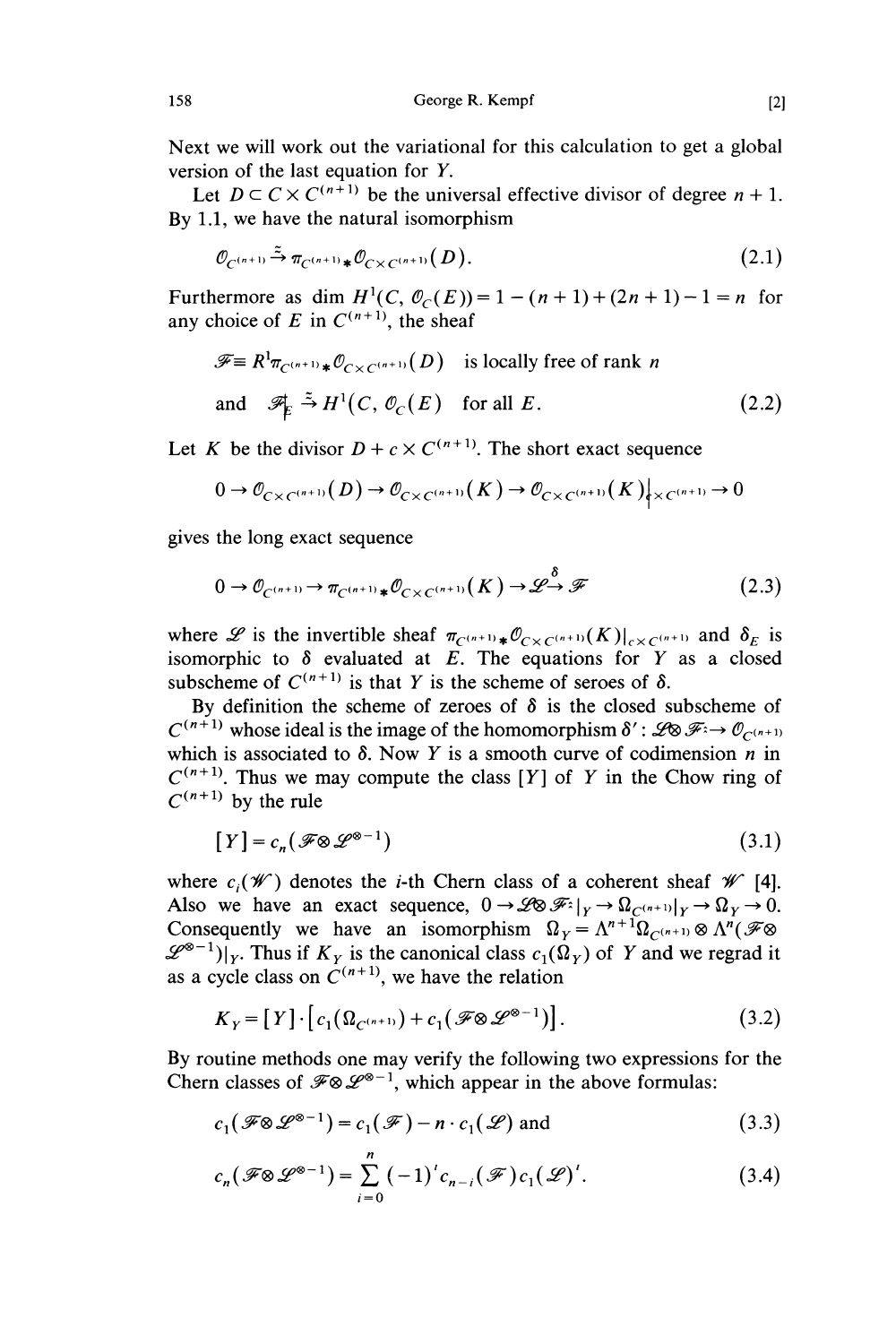Curves of  $g_d^1$ 's

We can determine the invertible sheaf  $\mathscr L$  more exactly. As  $c \times C^{(n+1)}$ has trivial self-intersection,  $K \cdot c \times C^{(n+1)} \sim D \cdot c \times C^{(n+1)} = c \times \{c + C\}$  $C^{(n)}$ . From its definition we have

$$
\mathcal{L} \approx \mathcal{O}_{C^{(n+1)}}(c + C^{(n)}). \tag{4.1}
$$

Furthermore we also have shown that

$$
\mathscr{L} \approx \pi_{C^{(n+1)}\ast} \Big(\mathcal{O}_{C\times C^{(n+1)}}(D)\Big|_{C\times C^{(n)}}\Big). \tag{4.2}
$$

We will also denote by h the class of the cycle  $c \times C^{(n)}$  on  $C^{(n+1)}$ . Thus

$$
h = c_1(\mathcal{L}).\tag{4.3}
$$

We have the short exact sequence

$$
0 \to \mathcal{O}_{C \times C^{(n+1)}} \to \mathcal{O}_{C \times C^{(n+1)}}(D) \to \mathcal{O}_{C \times C^{(n+1)}}(D)_p \to 0.
$$

By 2.1 the direct images under  $\pi_{C^{(n+1)}}$  of the first arrow is an isomorphism. Thus we have an exact sequence

$$
0 \to \Omega_{C^{(n+1)}}^{\wedge} \to H^1(C, \mathcal{O}_C) \otimes \mathcal{O}_{C^{(n+1)}} \to \mathcal{F} \to 0 \tag{5.1}
$$

as  $\Omega_{C^{(n+1)}}^{\wedge} = \pi_{C^{(n+1)}} \ast \mathcal{O}_{C \times C^{(n+1)}}(D)|_{D}$  by [5]. Therefore we have a relation between Chern polynomials

$$
c_t(\mathcal{F}) \cdot c_t(\Omega_{C^{(n+1)}}^{\wedge}) = 1. \tag{5.2}
$$

In particular  $c_1(\mathcal{F}) + c_1(\Omega_{C^{(n+1)}}^{\wedge}) = 0$ . In other words

$$
c_1(\mathcal{F}) = c_1(\Omega_{C^{(n+1)}}). \tag{5.3}
$$

This gives one relation satisfied by the Chern classes of  $\mathscr{F}$ .

We will use another such relation. First we will review some facts which are true for any smooth complete curve  $C$  of genus  $g$  with a marked point c. For any integer d the d-th Picard variety  $P_d$  of C is identified with the Jacobian  $J = P_0$  of C by translating by an appropriate multiple of the class of  $c$ . For each integer  $i$  between zero and  $g$  we have the subvariety  $W_i$  of J which is identified with the variety of divisor classes of degree  $g - i$  which contain effective divisors. Thus  $W_i$ , has codimension *i* in *J*. The theta divisor  $\theta$  is  $W_1$  and the  $W_1$  satisfy Poincare's relation.

$$
W_i
$$
 is numerical equivalent to  $\frac{1}{i!} \theta^i$ . (6.1)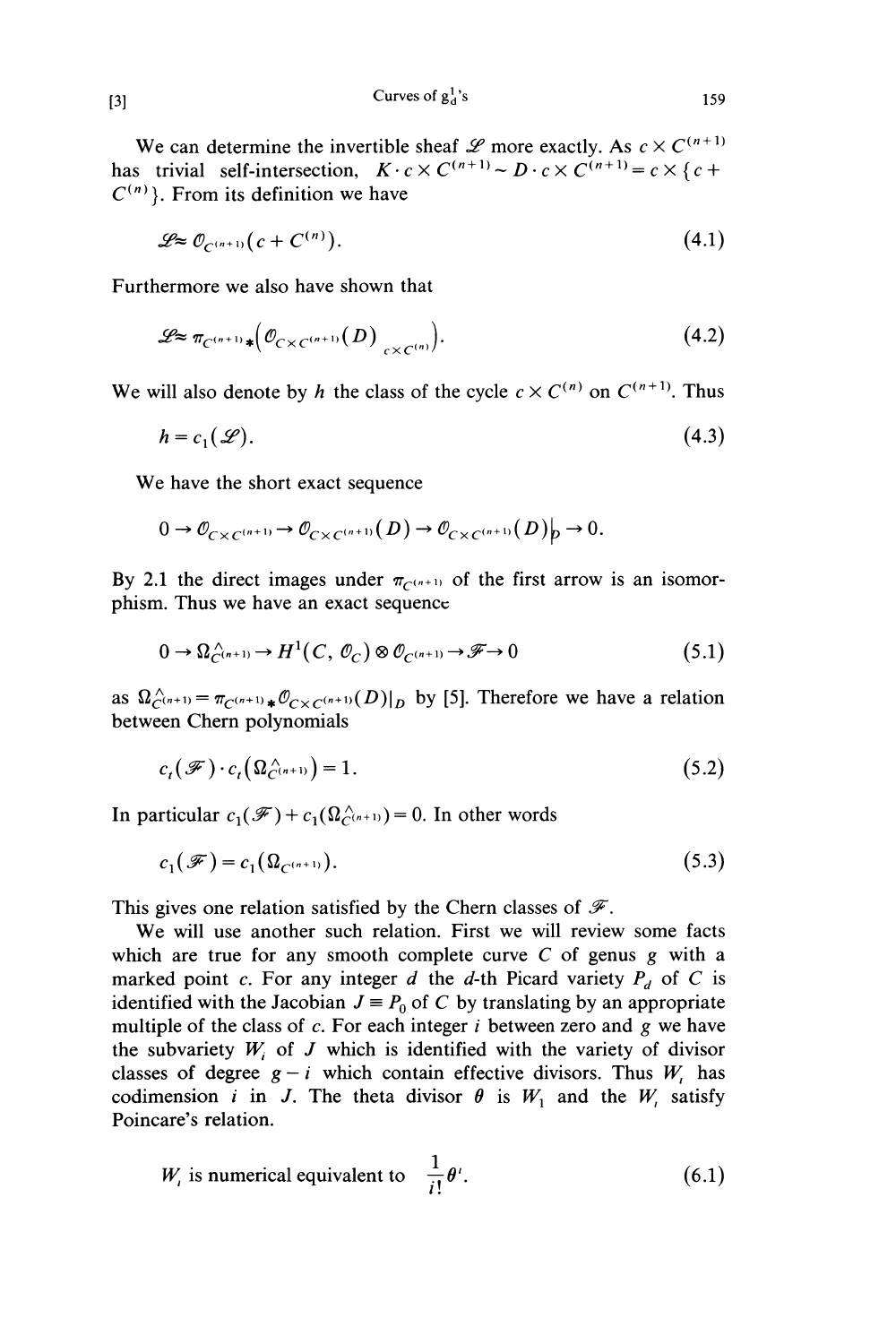George R. Kempf

A family  $\mathcal N$  of invertible sheaves on C parametrized by a variety X is an invertible sheaf  $\mathcal N$  on  $C \times X$ . The deg( $\mathcal N$ ) of the family is equal deg( $\mathcal{N}|_{C \times x}$ ) for each point x of X. Also we have the classifying morphism  $f_{\mathcal{N}}: X \to J$  which sends x to the isomorphism class of the invertible sheaf  $\mathcal{N}|_{C \times x}(-\deg(\mathcal{N})c)$  of degree zero on C. The family  $\mathcal{N}$ is normalized if  $\mathcal{N}|_{c\times X}$  is a trivial sheaf on X. With these definitions we have

THEOREM 6.2: If  $\mathcal N$  is a normal family parameterized by a smooth quasi-projective variety  $X$ , then

$$
\sum_{i=0}^g f_{\mathcal{N}}^{-1}(W_i)t^i = c_t(R^1\pi_{X*}\mathcal{N})/c_t(\pi_{X*}\mathcal{N}).
$$

**PROOF:** If deg( $\mathcal{N}$ ) = 0, then  $\pi_{X*}\mathcal{N}=0$  and  $c_t(\pi_{X*}\mathcal{N})=1$  and the formation of  $\mathcal N$  commutes with base extension. Thus in this case we need only verify the relation for the universal normalized family parameterized by J. Indeed the relation is just Mattuck's calculation [6] of the Chern classes of Picard handles. The general case follows by degree shifting using the long exact sequence of  $\pi<sub>X</sub>$  for the short exact sequence

$$
0 \to \mathcal{N}(-c \times X) \to \mathcal{N} \to \mathcal{O}_{c \times X} \to 0.
$$
 Q.E.D.

We will apply the above theorem to the family  $\mathcal{O}_{C\times C^{(n+1)}}(D)$  of invertible sheaves of degree  $n + 1$  on C. The classifying morphism  $f: C^{(n+1)} \to J$  sends  $(c_1 + ... + c_{n+1})$  to the class of  $c_1 + ... + c_{n+1} - (n+n)$ 1)c. The normalized version of this family is  $\mathcal{N} \equiv \mathcal{O}_{C \times C^{(n+1)}}(D)$  $\pi_{C^{(n+1)}}^*\mathscr{L}^{\otimes -1}$  by 4.2. By the projection formula, 2.1 and 2.2,  $\pi_{C^{(n+1)}}\cdot\mathscr{N} \approx$  $\mathscr{L}^{\infty-1}$  and  $R^1\pi_{C^{(n+1)}\ast}\mathscr{N}=\mathscr{F}\otimes \mathscr{L}^{\infty-1}$ . Thus from (6.2) we have the relation

$$
\sum_{0 \le i \le 2n+1} W_i' t^i = c_t \left( \mathcal{F} \otimes \mathcal{L}^{\otimes -1} \right) / c_t \left( \mathcal{L}^{\otimes -1} \right) \tag{7.1}
$$

where  $W'_i$  denotes  $f^{-1}(W_i)$ . Thus from 4.3., we have

$$
c_t(\mathscr{F}\otimes \mathscr{L}^{\otimes -1})=(1-ht)\bigg(\sum_{0\leq i\leq 2n+2}W_i't^i\bigg).
$$

In particular we have

$$
c_1(\mathcal{F} \otimes \mathcal{L}^{\otimes -1}) = W_1' - h \quad \text{and} \tag{7.2}
$$

$$
c_n(\mathcal{F}\otimes\mathcal{L}^{\otimes -1})=W'_n-h\cdot W'_{n-1} \qquad \text{if} \quad n\geq 1. \tag{7.3}
$$

 $[4]$ 

160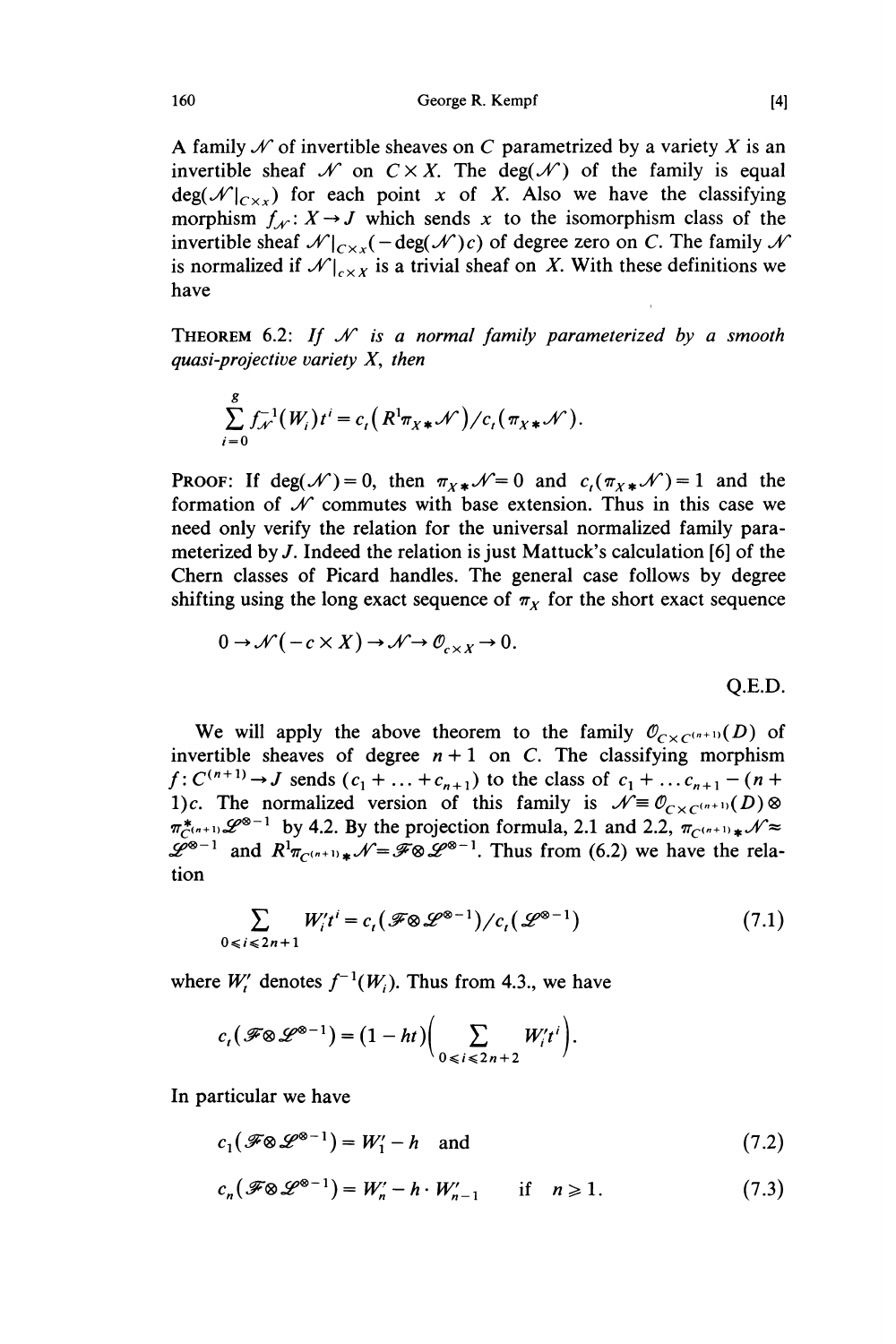Curves of  $g_d^1$ 's

With these calculations we can easily finish our job. In fact by 3.2 and 7.3, we have

$$
[Y] = W'_n - h \cdot W'_{n-1} \quad \text{if} \quad n \geqslant 1. \tag{8.1}
$$

By 3.2 to find  $K_Y$  we need only intersect this cycle with  $c_1(\Omega_{C^{(n+1)}})$  +  $c_1(\mathcal{F}\otimes \mathcal{L}^{\otimes -1})$  which is  $c_1(\mathcal{F}) + c_1(\mathcal{F}\otimes \mathcal{L}^{\otimes -1})$  by 5.3 or, rather,  $2c_1(\mathcal{F}\otimes$  $\mathscr{L}^{\infty-1}$ ) + nh by 3.3 and 4.3. Thus by 7.2 we get

$$
K_{Y} = (W'_{n} - h \cdot W'_{n-1})(2W'_{1} + (n-2)h)
$$
  
\n
$$
= 2W'_{1}W'_{n} + [(n-2)W'_{n} - 2W'_{1}W'_{n-1}]h - (n-2)W'_{n-1}h^{2}
$$
  
\nif  $n \ge 1$ .  
\n
$$
f_{*}K_{Y} = 2W_{1}W_{n}f_{*}C^{(n+1)} + [(n-2)W_{n} - 2W_{1}W_{n-1}]f_{*}h - (n-2)W_{n-1}f_{*}(h^{2})
$$
\n(8.3)

where  $n \ge 1$ . Now  $f_*C^{(n+1)} = W_n$ ,  $f_*h = W_{n+1}$  and  $f_*(h^2) = W_{n+2}$ . Thus we have

$$
f_* K_Y = 2W_1 W_n^2 + [(n-2)W_n - 2W_1 W_{n-1}] W_{n+1}
$$

$$
-(n-2)W_{n-1} W_{n+2}.
$$

Using Poincaré's relation 6.1 several times we can count the number of points (i.e. multiples of  $W_{2n+1}$ ) in  $f_*K_Y = K_X$ . This gives

$$
\deg K_{X} = (2n+1)! \left\{ \frac{2}{(n!)^{2}} + \left[ \frac{(n-2)}{n!} - \frac{2}{(n-1)!} \right] \frac{1}{(n+1)!} - \frac{(n-2)}{(n-1)!(n+2)!} \right\}
$$

$$
= \frac{(2n+1)!}{n!(n+2)!} \{ n^{2} + n + 2 \}.
$$
(8.4)

Using the relation 2 genus  $(X) - 2 = \deg K_X$ , we have genus  $(X) = 3$  if  $n = 1$  (in fact in this case  $X = -C + K_G$  is isomorphic to C) and genus  $(X) = 11$  if  $n = 2$  (in this case X is double covering as it is invariant under the involution  $x \to K_C - x$ ).

 $(8.3)$